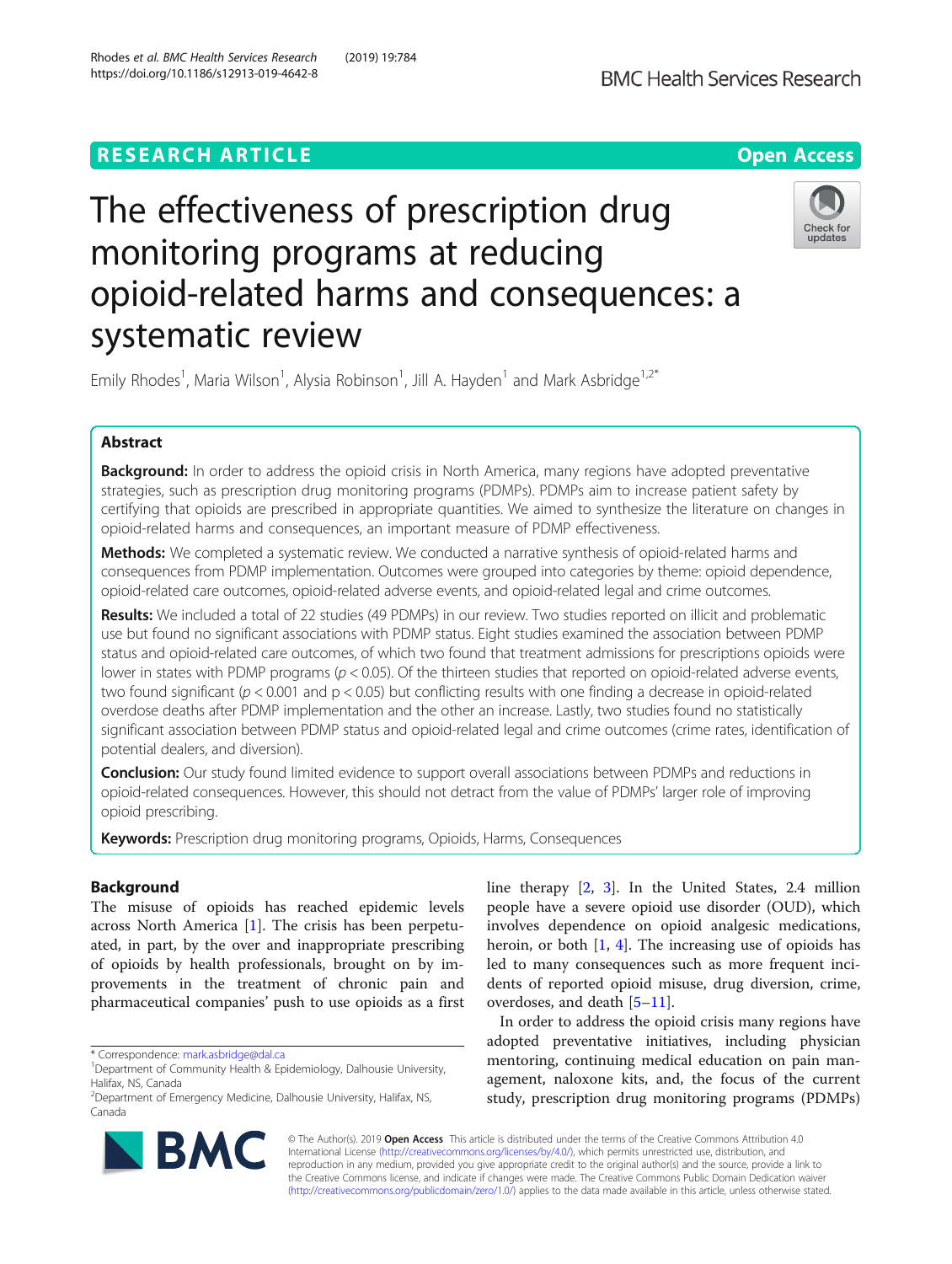[[12](#page-9-0)–[17](#page-9-0)]. PDMPs facilitate controlled substances like opioids to be prescribed in appropriate quantities, following best practice guidelines, not co-prescribed with potentially harmful substances, and only provided to patients when safe and necessary [\[14](#page-9-0)]. This is achieved by monitoring the prescribing practices of healthcare providers and identifying any patterns of drugs received by patients. Most PDMPs give healthcare providers the option to check PDMP data (patient profiles) before prescribing or dispensing opioids to a patient, allowing for more informed decision making. Broadly, PDMPs aim to restrict drug diversion and reduce opioid misuse-related harms [[18,](#page-9-0) [19\]](#page-9-0).

As of 2018, 49 states, the District of Columbia, and two U.S. territories (Guam & Puerto Rico) had implemented a PDMP [[20](#page-9-0)]. A 2009 report estimated that start-up costs of a PDMP in the United States ranged between \$450,000 and \$1.5 million, with an average annual cost of \$500,000 for maintaining a PDMP [\[21](#page-9-0)]. Significant resources are directed to these programs on an ongoing basis, and, as such, there is a need to evaluate their effectiveness.

An important measure of PDMP effectiveness is a reduction in opioid-related harms and consequences [\[22](#page-9-0)]. A 2018 scoping review addressed the association of PDMPs with fatal and non-fatal overdoses for any drugs [[23\]](#page-9-0). This review found uncertainty in the evidence around an increase or decrease in fatal and nonfatal overdoes after the implementation of PDMPs [\[23](#page-9-0)]. However, individual studies on PDMP effectiveness report a broad range of other opioid-related outcomes, including dependence, emergency department (ED) visits, crime, treatment admissions, and illicit opioid use [\[24](#page-9-0)–[28\]](#page-9-0).

To date, no systematic review has been undertaken to synthesize the evidence on the impact of PDMPs on a range of opioid-related outcomes of interest to health professionals, decision-makers and other knowledge users, including associated harms and consequences. Understanding whether these programs work as intended is a crucial piece of information to combat the current opioid crisis.

## Methods

#### Eligibility criteria

We included full published reports in all languages. Study designs were restricted to those that could draw conclusions on the effectiveness of PDMPs in reducing opioid-related consequences and harms (pre-post studies, controlled before/after, case-control, or cluster RCT designs). Two reviewers independently selected relevant studies from titles and abstracts. Any conflicts at the title and abstract level were discussed between the two reviewers. If consensus could not be achieved after discussion, the study was carried forward to the full-text screening level. Any conflicts at the full-text screening level were resolved by consulting with a third reviewer. We used Covidence software for all study screening [[29](#page-9-0)]. Covidence, an online systematic review management platform, is a key element of Cochrane's review production toolkit that facilitates study screening and data extraction.

We included studies of any jurisdiction (regional, provincial/state, national) or setting (clinic, hospital, system) where a PDMP had been implemented and where either a within jurisdiction comparison was made (pre- post-PDMP implementation) or a between jurisdiction comparison was made between those with and without a PDMP. We did not restrict studies by geographic region.

### Reporting the intervention

We considered the intervention of interest the presence of a PDMP, defined as a program that specifically monitors the outpatient prescription dispensing of opioids (or other drugs) by healthcare providers. To ensure broad scope of our review, we included all types of PDMPs.

#### Outcomes of interest

We included opioid-related outcomes only in this review. It is important to note that we did not limit these outcomes to those related to prescription opioid use. We also included outcomes related to illicit opioids such as heroin, as the literature suggests that there is the potential for PDMPs to push people who use prescription opioids to illicit sources [\[6\]](#page-8-0). We did not include outcomes that addressed non-opioid analgesics, and other controlled substances monitored by PDMPs (e.g. benzodiazepines).

Opioid-related consequences and harms were grouped into categories by theme: opioid dependence (i.e. substance use disorders), opioid-related care outcomes (i.e. hospital visits, treatment program admissions), opioidrelated adverse events (i.e. overdose, death), and opioidrelated legal and criminal outcomes (i.e. arrests, diversion). Use and consequence outcomes could be linked to all opioids, or to specific types of opioids.

#### Search strategy

We followed a standard systematic review approach, employing a predefined protocol, and structured the report according to PRISMA (Preferred Reporting Items for Systematic reviews and Meta-Analyses) guidelines [\[30\]](#page-9-0).

To identify relevant publications, we established a uniform strategy for searching MEDLINE, Embase, CINAHL, PsycInfo, Web of Science, and grey literature including Dissertation and Theses Databases, CADTH, Health Canada, CIHI, and CMA Infobase, following the guidance of a medical librarian [[31\]](#page-9-0). Furthermore, we manually searched reference lists of all included studies, related systematic reviews, and all additional relevant reviews identified in the electronic search. We also contacted authors of key publications and identified relevant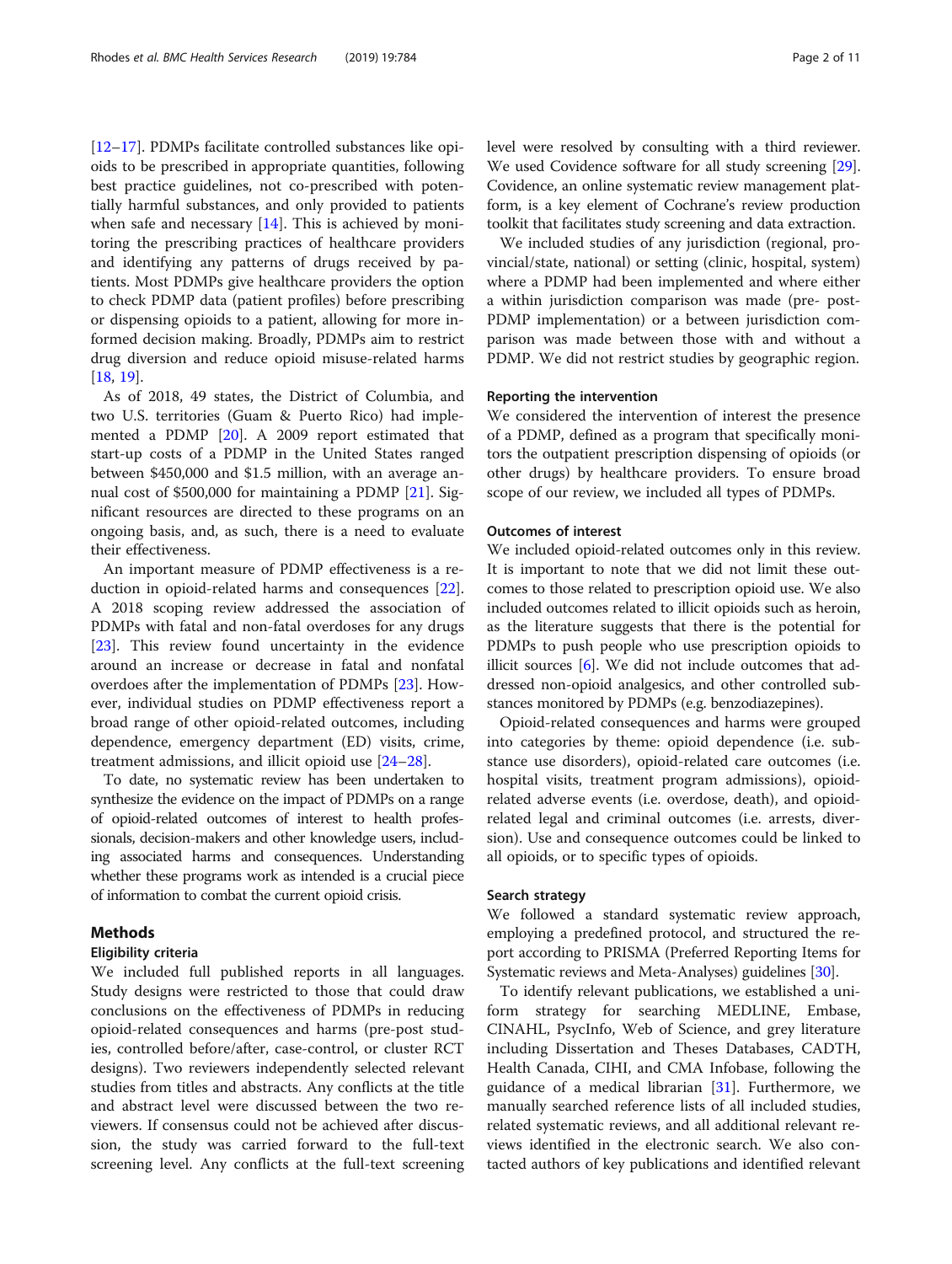conference abstracts, and reviewed personal libraries of the research team [\[32](#page-9-0)–[35\]](#page-9-0). We systematically searched terms relevant to PDMPs, matching terms against possible subject headings (e.g. MeSH) and keywords. We performed the search on January 22, 2018 and included all pertinent publications published prior to that date (see Additional file [1\)](#page-8-0).

#### Risk of bias assessment

We assessed potential risk of bias for each study meeting selection criteria using the Quality of Prognostic Studies (QUIPS) tool. The QUIPS tool assesses risk of bias across six domains: study participation, study attrition, prognostic factor measurement, outcome measurement, study confounding, statistical analysis and reporting [\[36](#page-9-0)]. Specifically, we considered low risk of bias for the study sample if the response rate was  $> = 70\%$  participation, moderate for 60–69.9%, and high for < 60%. Further, we considered whether studies adjusted for the following potential confounders: (a) The characteristics/features of PDMP (i.e. mandatory use), (b) demographic characteristics of sample (either individual, physician or jurisdiction level), and (c) presence of other related interventions in the study period (or other trends in substance use). Studies adjusting for at least two confounders were considered to have a low risk of bias on study confounding, 1 would be moderate, and 0 would be high.

#### Data extraction, synthesis, and analysis

For all included studies, data extraction was completed by two independent reviewers using pre-tested data extraction forms developed in Covidence [\[29\]](#page-9-0). Any discrepancies in data extraction were discussed and the assessment of a third reviewer was sought for resolution. We extracted relevant study details (i.e. authors, year, jurisdiction, study design, sample size), population characteristics (i.e. providers, patients), interventions (i.e. included PDMP characteristics), and data sources (i.e. administrative, survey). Outcomes extracted included any unadjusted and adjusted associations between the presence of a PDMP, or the change in PDMP states and non-PDMP states over time, and each opioid-related harm or consequence outcome, as well as all variables controlled for.

We synthesized our data narratively. If studies had overlapping datasets, years of data, and jurisdictions, the study with most years of data for a dataset and jurisdiction was designated as the primary study in our narrative synthesis and the remaining studies were secondary. If a study presented both unadjusted and adjusted data, both were extracted; however, the adjusted data was included in our primary synthesis.

We used Excel 2016 for data management and Stata 15 for descriptive analyses and calculating pooled estimates [[37,](#page-9-0) [38](#page-9-0)].

#### Results

The study selection process for this review is summarized in the PRISMA flow chart presented in Fig. [1.](#page-3-0) A total of 161 articles were assessed at the full text level, resulting in the inclusion of 22 studies addressing the association of PDMP status with opioid-related consequences or harms. All included studies took place in the United States and 72.7% presented findings among the general population (Table [1](#page-4-0)). Studies were published between 2006 and 2018 and include data years from 1992 to 2014. Twelve datasets were used, with the Treatment Episode Data Set (TEDS) being the most common, appearing in six publications with treatment admission outcomes. Studies with overlapping data differed in the years of data covered. Opioidrelated consequences and harms are described in detail below and separated into the following four categories: illicit and problematic opioid use, opioid-related care outcomes, opioid-related adverse outcomes, and opioidrelated legal and criminal outcomes.

#### Illicit and problematic opioid use

Two studies reported an association between PDMP status and heroin use, both using the same dataset and presenting adjusted models [[24,](#page-9-0) [28](#page-9-0)]. These studies drew on multiple years of cross-sectional survey data, using an interrupted time series analysis that captured data from 36 states from 2004 to 2014 [[24\]](#page-9-0). Neither study found any significant associations between PDMP status and heroin use. One study also examined the association between past-year opioid dependence and PDMP status; no significant association was observed [[24\]](#page-9-0). See Additional file [2](#page-8-0): Table S1 for individual study details.

#### Opioid-related care outcomes

Eight studies examined the association between PDMP status and opioid-related care outcomes [\[19,](#page-9-0) [25](#page-9-0), [27,](#page-9-0) [39](#page-9-0)–[44](#page-9-0)]. One study, using CDC WONDER, SID, and SEDD data sets, reported on inpatient discharges in two jurisdictions with PDMPs from 2009 to 2012 using a difference-in-difference approach and found no change in the rate of discharges related to prescription opioids, and a slight increase in discharges related to heroin (β = 0.014, 90% CI [0.001–0.027]) post PDMP implementation in adjusted models [\[40](#page-9-0)]. That same study, along with an interrupted time series study on nine states from 2004 to 2011 using the DAWN data set, found no statistically significant associations when examining emergency department visits for all prescription opioids, Schedule II opioids, and heroin over time when comparing PDMP jurisdictions to non PDMP jurisdictions [[25,](#page-9-0) [40\]](#page-9-0).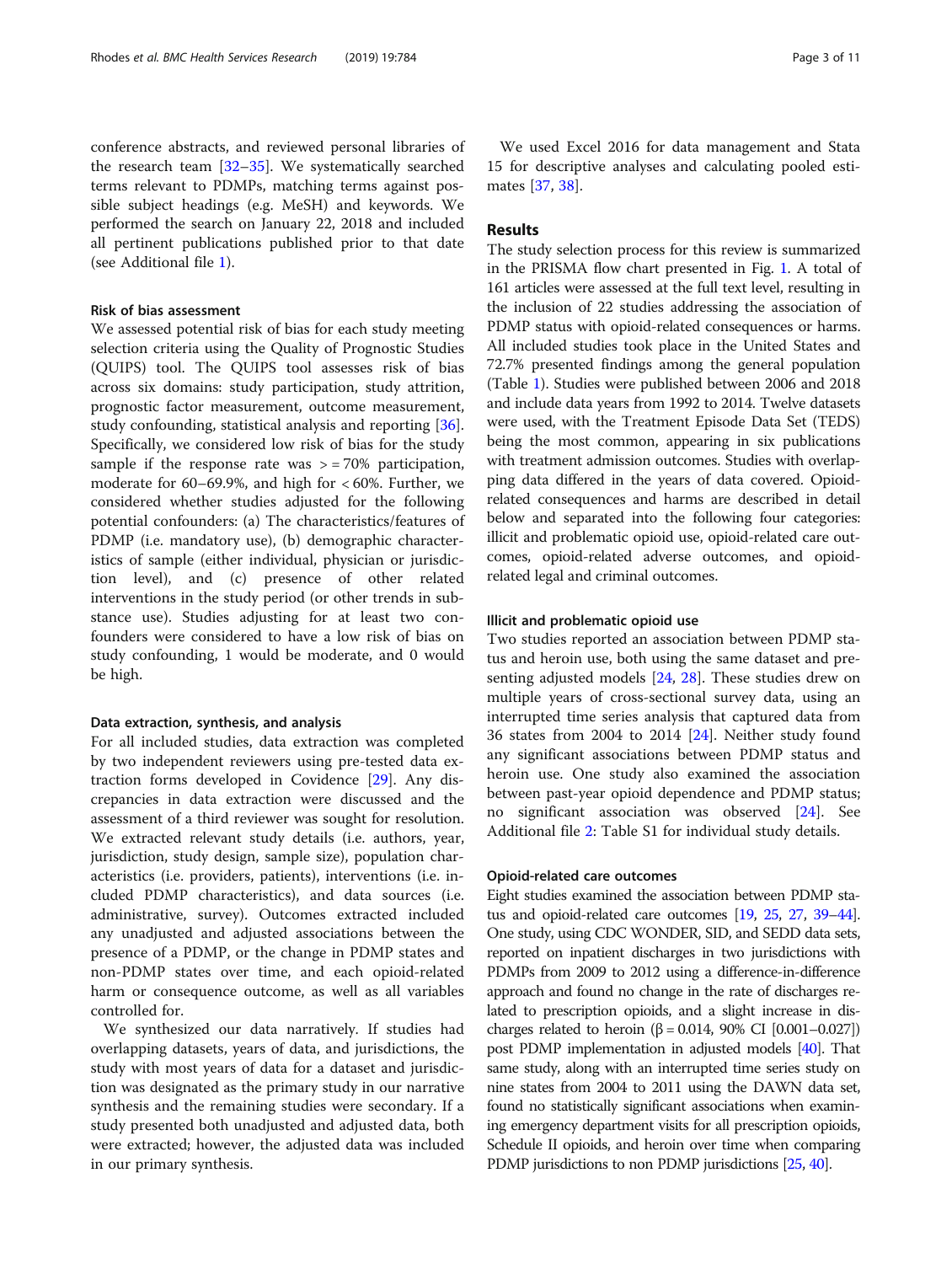Seven studies described opioid-related treatment admissions. Six of the seven used the TEDS dataset, while Reifler et al. used the RADARS dataset  $[19, 27, 39, 41-44]$  $[19, 27, 39, 41-44]$  $[19, 27, 39, 41-44]$  $[19, 27, 39, 41-44]$  $[19, 27, 39, 41-44]$  $[19, 27, 39, 41-44]$  $[19, 27, 39, 41-44]$  $[19, 27, 39, 41-44]$  $[19, 27, 39, 41-44]$  $[19, 27, 39, 41-44]$ . Branham et al. covered the most years of data from TEDS; they found no association when examining the association between treatment admissions for heroin and PDMP status [[27](#page-9-0)]. Branham et al. and Reifler et al. found no association between PDMP status and prescription opioid treatment admissions [[27](#page-9-0), [42\]](#page-9-0). In Branham et al.'s secondary analysis, they examined each of the states that implemented a PDMP during the study period (1992–2012) separately. They found that 13 out of 22 states saw a significant change in the average heroin admissions post PDMP – 10 states saw more admissions and three saw fewer. Furthermore, 11 US states reported a significant increase in average prescription opioid treatment admissions post-PDMP implementation [[27](#page-9-0)]. See Additional file [2](#page-8-0): Table S2 for individual study details.

#### Opioid-related adverse events

Thirteen studies reported on opioid-related adverse events [[39](#page-9-0), [40,](#page-9-0) [42](#page-9-0), [43,](#page-9-0) [45](#page-9-0)–[53\]](#page-9-0). Of those studies, 10 reported on fatal opioid overdoses, with overlapping datasets in

multiple studies [\[39](#page-9-0), [40,](#page-9-0) [43](#page-9-0), [45](#page-9-0)–[47](#page-9-0), [50,](#page-9-0) [51](#page-9-0), [53,](#page-9-0) [54\]](#page-9-0). Four studies reported on heroin-related overdose deaths, none of which found any association with PDMP status in adjusted models [[39](#page-9-0), [40,](#page-9-0) [50,](#page-9-0) [53](#page-9-0)].

Six studies reported on overdose deaths related to both prescription and non-prescription opioids from two unique data sources – CDC WONDER and NVSS [\[39,](#page-9-0) [43](#page-9-0), [45](#page-9-0), [47](#page-9-0), [50](#page-9-0)–[52\]](#page-9-0). Both primary studies (with the most years of data available) reported no significant associations between opioid-related deaths and PDMP status [[43,](#page-9-0) [45\]](#page-9-0).

Five studies reported on fatal prescription opioid overdoses using three unique data sources – CDC WON-DER, NVSS and state-specific inpatient and emergency databases [\[40,](#page-9-0) [45](#page-9-0)–[47](#page-9-0), [53\]](#page-9-0). No significant association between PDMP status and fatal prescription opioid overdose deaths was observed in adjusted models in any of these studies [\[40,](#page-9-0) [45,](#page-9-0) [46,](#page-9-0) [53\]](#page-9-0).

Two studies reported on the association between specific opioid-related deaths and PDMP status [\[45,](#page-9-0) [50](#page-9-0)]. Nam et al. performed an interrupted time series analysis on data from 19 states that implemented PDMPs from 1999 to 2014 and found no association between methadone-related overdoses and PDMP status over

<span id="page-3-0"></span>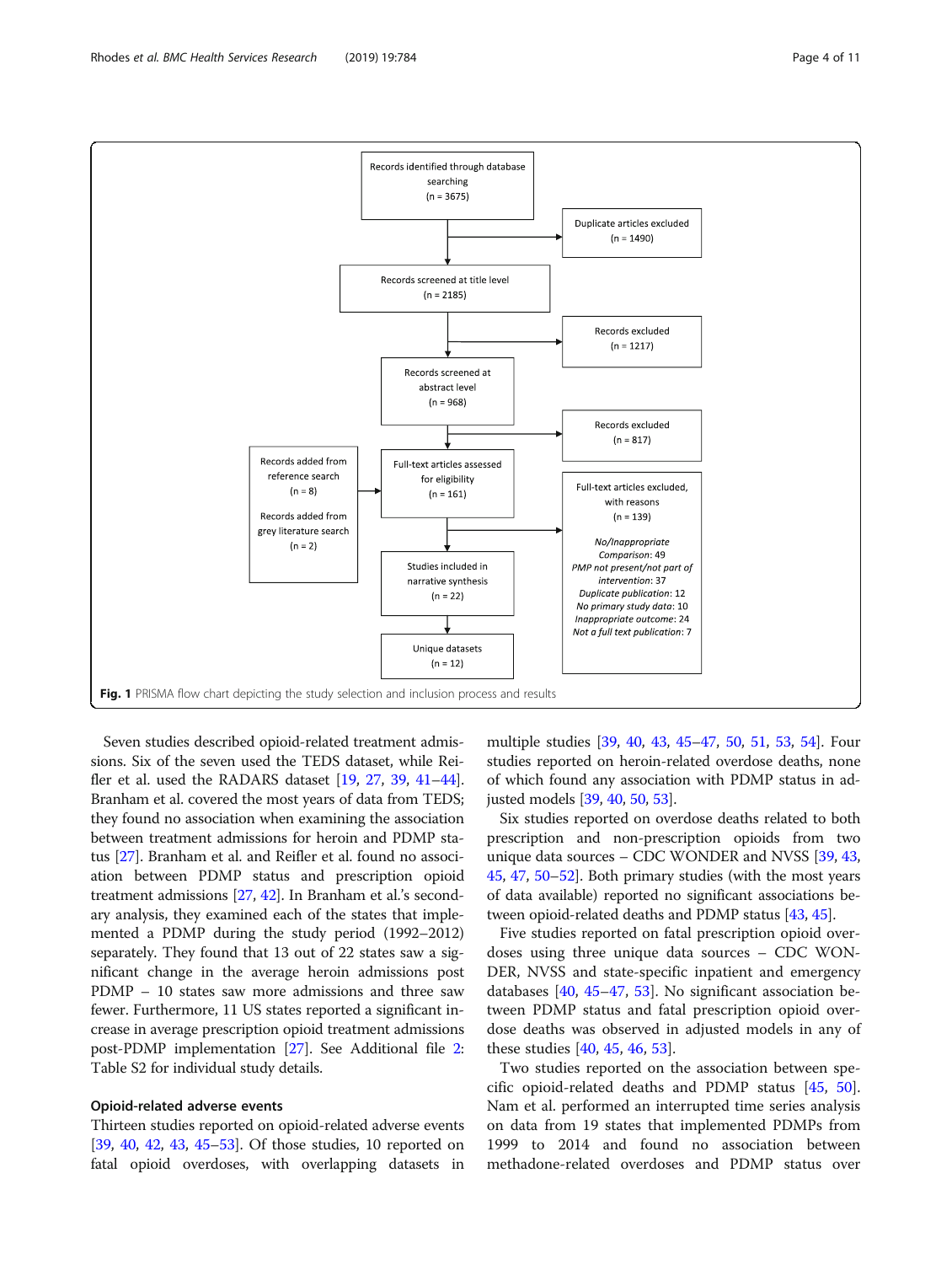<span id="page-4-0"></span>

| Study ID                                       | Included Jurisdiction with a PMP                                                                                                                                                                                                                            | Population<br>Study                                 | Study Design                                                                        | Outcome Groups                                                                                  | Outcome Data Source, Years                                                                                                                                                                                                    |
|------------------------------------------------|-------------------------------------------------------------------------------------------------------------------------------------------------------------------------------------------------------------------------------------------------------------|-----------------------------------------------------|-------------------------------------------------------------------------------------|-------------------------------------------------------------------------------------------------|-------------------------------------------------------------------------------------------------------------------------------------------------------------------------------------------------------------------------------|
| Ali 2017 [24]                                  | All states except MO and DC                                                                                                                                                                                                                                 | population<br>general                               | Pooled Cross-sectional<br>Logit and generalized<br>linear models                    | illicit opioid use <sup>a</sup> ,<br>dependence <sup>a</sup><br>opioid                          | National Survey on Drug Use and Health (NSDUH), 2004-<br>2014                                                                                                                                                                 |
| Birk 2017 [43]                                 | and 2012<br>All states that established PMPs between 1998                                                                                                                                                                                                   | opioid-related<br>population,<br>general<br>deaths  | Controlled interrupted<br>time series                                               | opioid-related care<br>outcomes, opioid-<br>related adverse<br>events                           | Treatment Episode Data Set (TEDS), 1998-2012; National<br>Vital Statistics System (NVSS), 1999-2012                                                                                                                           |
| $\mathrel{\mathsf{a}}$<br>2018 [27]<br>Branham | NC, ND, OH,<br>al, az, co, ct, in, ia, la, me, mn, ms, nv, nm,<br>sc, tn, ut, vt, va, wv, wy                                                                                                                                                                | people who<br>admitted to<br>use drugs<br>treatment | Controlled interrupted<br>time series                                               | opioid-related care<br>outcomes <sup>a</sup>                                                    | TEDS, 1992-2012                                                                                                                                                                                                               |
| Dave 2017<br>[44] <sup>b</sup>                 | AK, AZ, AR, CO, CT, DE, FL, GA, IA, KS, LA, ME, MD, MN, MS,<br>MT, NE, NH, NJ, NM, NC, ND, OH, OR, SC, SD, TN, WA, WI,<br>WY, VT, VA                                                                                                                        | population<br>general                               | Controlled interrupted<br>time series                                               | opioid-related care<br>outcomes                                                                 | TEDS, 2003-2014                                                                                                                                                                                                               |
| Delcher 2015<br>$50^{\circ}$                   | 군                                                                                                                                                                                                                                                           | drug-related<br>deaths                              | Controlled interrupted<br>time series                                               | adverse events <sup>a</sup><br>opioid-related                                                   | Florida Medical Examiners Commission, 2003-2012                                                                                                                                                                               |
| Kim 2013 [51]                                  | AL, AZ, CA, CO, CT, IL, IN, LA, ME, MI, MS, NM, NC, ND, OH,<br>OK, SC, TN, VA, WV, NY, HI, ID, OA, RI, TX, MA, NV, UT, WY, KY                                                                                                                               | population<br>general                               | Interrupted time series                                                             | adverse events<br>opioid-related                                                                | CDC Wide-Ranging Online Data for Epidemiologic Research<br>(WONDER); 1999-2008                                                                                                                                                |
| Kinsell 2015<br>$40 \frac{c}{c}$               | NY, FL                                                                                                                                                                                                                                                      | population<br>general                               | Controlled before and<br>difference approach<br>after/ Difference-in-               | opioid-related care<br>adverse events <sup>a</sup> ,<br>opioid-related<br>outcomes <sup>a</sup> | Administration & New York State Inpatient Databases (SID)/<br>CDC WONDER & Florida Medical Examiner Drug Related<br>State Emergency Department Databases (SEDD), 2009-<br>Death Data & Florida Agency for Health Care<br>2012 |
| Li 2014 [52]                                   | MI, VA, NY, ME, MS, NG, CA, MA, TX, AZ, SG, TN, IL, RI, CO, CT,<br>OH, AL, LA, OK, HI, ID, NM, KY, IN, UT, PA, WV, WY, ND, NV                                                                                                                               | population<br>general                               | Controlled interrupted<br>time series                                               | adverse events<br>opioid-related                                                                | NVSS, 1999-2008                                                                                                                                                                                                               |
| Mallatt 2017<br>$[55]$                         | UT, VA, VT,<br>AK, AL, AR, AZ, CA, CO, CT, DE, FL, GA, HI, IA, ID, IL, IN, KS,<br>49 states (excluding MO)<br>WA, WI, West VA, WY<br>26 states<br>NSDUH:<br>ARCOS:<br>NIBRS:                                                                                | population<br>general                               | interrupted time series<br>sectional (NSDUH);<br>(NIBRS & ARCOS)<br>Repeated cross- | legal and criminal<br>opioid-related<br>outcomes <sup>a</sup>                                   | National Incident-Based Reporting System (NIBRS), 2004-<br>2014                                                                                                                                                               |
| 2015 [25] c<br>Maughan                         | Detroit, Phoenix, San Francisco, Denver, Chicago, Boston,<br>Miami, Minneapolis, New York City                                                                                                                                                              | population<br>general                               | Generalized Estimate<br>repeated measures<br>Equations with                         | opioid-related care<br>outcomes                                                                 | eDrug Abuse Warning Network (DAWN), 2004-2011                                                                                                                                                                                 |
| McLaughlin<br>2016 [28]                        | AL, AZ, CA, CO, CT, IL, IN, IA, LA, ME, MI, MN, MS, NE, NM,<br>NC, ND, OH, OK, SC, TN, VT, VA, WV, AK, NY, HI, ID, PA, RI, TX,<br>NC, ND, OH, OK, SC, TN, VT, VA, WV, AK, NY, HI, ID, PA, RI, TX,<br>MA, NJ, DE, NV, OR, UT, WA, WY, KS, SD, WI, FL, KY, MT | population<br>general                               | Repeated cross<br>sectional                                                         | illicit opioid use <sup>a</sup>                                                                 | NSDUH, 2004-2012                                                                                                                                                                                                              |
| Meara 2016<br>[48]                             | NC, ND, OH, OK, SC, TN, VT, VA, WV, AK, NY, HI, ID, PA, RI, TX,<br>MA, NJ, DE, NV, OR, UT, WA, WY, WY, SD, WI, FL, KY, MT<br>AL, AZ, CA, CO, CT, IL, IN, IA, LA, ME, MI, MN, MS, NE, NM,                                                                    | population<br>insured                               | Cohort; before and<br>affer                                                         | adverse events<br>opioid-related                                                                | Outpatient, Carrier, and Medicare Beneficiary Summary files,<br>2006–2012<br>Medicare Provider Analysis and Review (MEDPAR)                                                                                                   |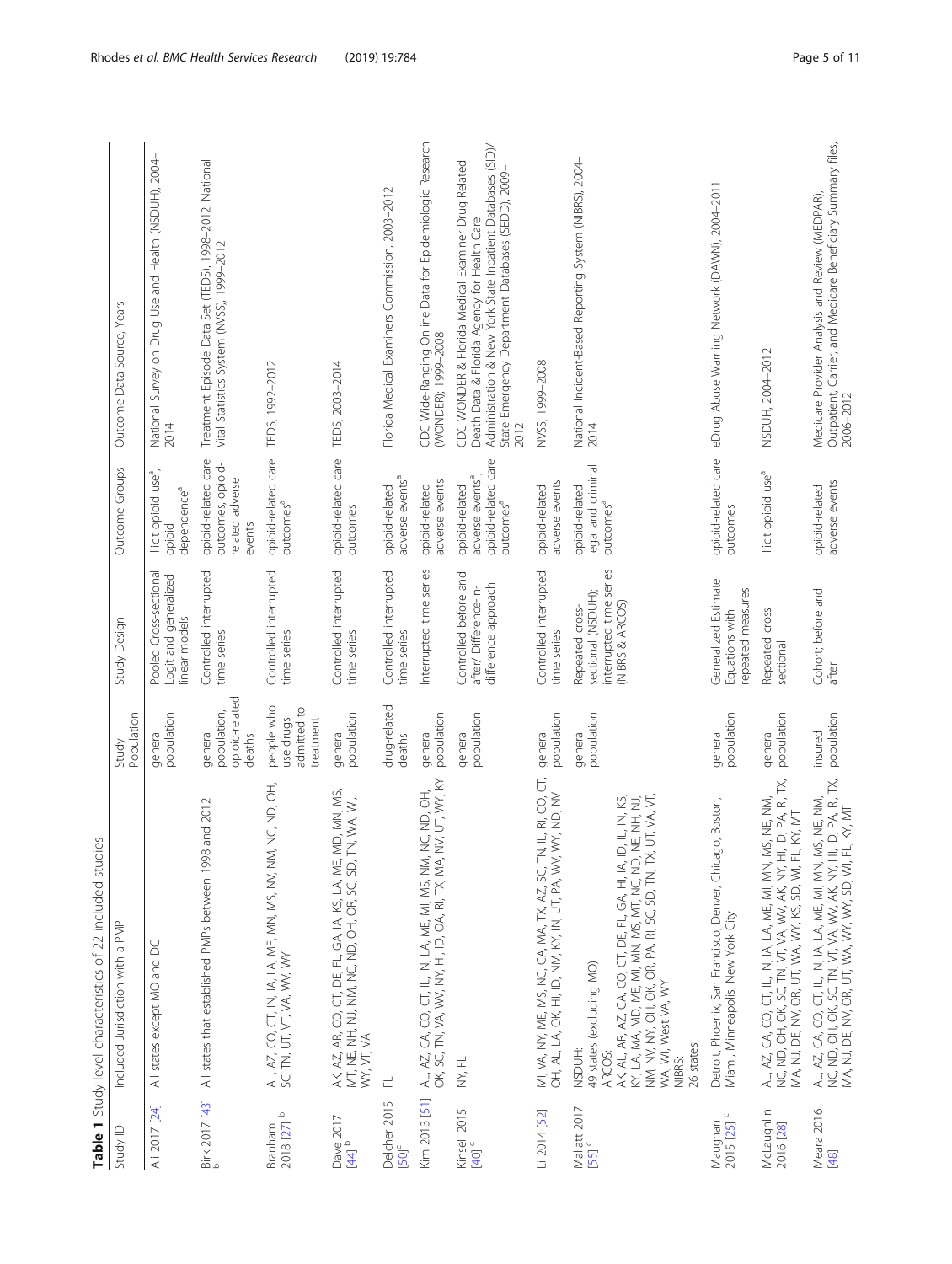|                                   | Table 1 Study level characteristics of 22 included studies (Continued)                                                                                                                                                                                                                                                                                                                                                                                                                                                                                                                                                                                                                                 |                                                     |                                                       |                                                                                                  |                                                                                                                                                            |
|-----------------------------------|--------------------------------------------------------------------------------------------------------------------------------------------------------------------------------------------------------------------------------------------------------------------------------------------------------------------------------------------------------------------------------------------------------------------------------------------------------------------------------------------------------------------------------------------------------------------------------------------------------------------------------------------------------------------------------------------------------|-----------------------------------------------------|-------------------------------------------------------|--------------------------------------------------------------------------------------------------|------------------------------------------------------------------------------------------------------------------------------------------------------------|
| Study ID                          | Included Jurisdiction with a PMP                                                                                                                                                                                                                                                                                                                                                                                                                                                                                                                                                                                                                                                                       | Population<br>Study                                 | Study Design                                          | Outcome Groups                                                                                   | Outcome Data Source, Years                                                                                                                                 |
| Meinhofer<br>2017 [53]            | AL, AK, AZ, AR, CO, CT, DE, FL, GA, IA, WY, LA, ME, MD, MN,<br>MS, MT, NE, NJ, NM, NC, ND, OH, OR, SC, SD, TN, VT, VA, WA,<br>MS, MT, NE, NJ, NM, NC, ND, OH, OR, SC, SD, TN, VT, VA, WA,<br>WI WY                                                                                                                                                                                                                                                                                                                                                                                                                                                                                                     | population<br>general                               | Interrupted time series                               | adverse events <sup>a</sup><br>opioid-related                                                    | NVSS, 2000-2013                                                                                                                                            |
| Nam 2017<br>$45$ ] $\epsilon$     | AL, AZ, CO, CT, IA, LA, ME, MN, MS, NC, ND, NM, OH, SC, TN,<br>VA, VT, WV, WY                                                                                                                                                                                                                                                                                                                                                                                                                                                                                                                                                                                                                          | population<br>general                               | Interrupted time series                               | adverse events <sup>a</sup><br>opioid-related                                                    | CDC WONDER, 1999-2014                                                                                                                                      |
| Patrick 2016<br>[47] <sup>b</sup> | DE, NJ, CT, VT,<br>n, ia, ar, la,<br>WA, OR, AZ, NM, CO, WY, MT, SD, NE, WY, MI<br>MS, AL, GA, FL, SC, NC, TN, VA, WV, OH, MD,<br>ME, AK, ND, WI, KY                                                                                                                                                                                                                                                                                                                                                                                                                                                                                                                                                   | population<br>general                               | Controlled interrupted<br>time series                 | adverse events<br>opioid-related                                                                 | CDC WONDER, 1999-2013                                                                                                                                      |
| Paulozzi 2011<br>[46]             | OK, PA, TX, UT,<br>ca, hi, id, il, in, ky, me, ma, mi, nv, nm, ny, ny,<br>va, wy                                                                                                                                                                                                                                                                                                                                                                                                                                                                                                                                                                                                                       | population<br>general                               | Controlled interrupted<br>time series                 | adverse events<br>opioid-related                                                                 | CDCWONDER, 1999-2005                                                                                                                                       |
| Pauly 2018<br>[6b]                | 48 states (all but MO and PA), and DC                                                                                                                                                                                                                                                                                                                                                                                                                                                                                                                                                                                                                                                                  | population<br>insured                               | Interrupted time series                               | adverse events<br>opioid-related                                                                 | Truven Health Marketscan claims database, 2004-2014                                                                                                        |
| Radakrishnan<br>2015 [39] b       | All that fall into 1992-2011                                                                                                                                                                                                                                                                                                                                                                                                                                                                                                                                                                                                                                                                           | population<br>general                               | series/ Repeated cross<br>Interrupted time<br>section | opioid-related care<br>outcomes <sup>9</sup> , opioid-<br>related adverse<br>events <sup>a</sup> | TEDS, 1992-2010; NVSS, 1999-2010                                                                                                                           |
| Reifler 2012<br>[42]              | CT, MA, ME, NY, PA, RI, AZ, CA, CO, HI, ID, NV, UT, WY, IA, IL,<br>IN, MI, ND, OH, AL, KY, MS, NC, OK, SC, TN, TX, VA, WV, WA                                                                                                                                                                                                                                                                                                                                                                                                                                                                                                                                                                          | population<br>general                               | Controlled interrupted<br>time series                 | opioid-related care<br>adverse events,<br>opioid-related<br>outcomes <sup>a</sup>                | Researched Abuse Diversion and Addiction-Related Surveil-<br>lance System (RADARS), 2003-2009                                                              |
| Reisman 2009<br>[19]              | ca, hi, il, in, ma, mi, ny, ok, tx, id, ky, nv, ri, ut                                                                                                                                                                                                                                                                                                                                                                                                                                                                                                                                                                                                                                                 | people who<br>admitted to<br>use drugs<br>treatment | interrupted time series)<br>Cross-sectional (with     | opioid-related care<br>outcomes                                                                  | TEDS, 2003                                                                                                                                                 |
| 2006 [41]<br>Simeone              | 20 states                                                                                                                                                                                                                                                                                                                                                                                                                                                                                                                                                                                                                                                                                              | population<br>general                               | Prospective cohort<br>study                           | opioid-related care<br>outcomes                                                                  | TEDS, 1997 & 2003                                                                                                                                          |
| Surratt 2014<br>261               | 군                                                                                                                                                                                                                                                                                                                                                                                                                                                                                                                                                                                                                                                                                                      | population<br>general                               | Interrupted time series                               | legal and criminal<br>opioid-related<br>outcomes                                                 | RADARS, 2009-2012                                                                                                                                          |
|                                   | <i>ME</i> Maine, <i>MD Mary</i> land, <i>MA Massachusetts, MI Michigan, MN Winnesota, MS Misissippi, MO Missouri, MT Montana, NE Nebraska, NV New Hampshire, WJ New Jersey, MM New Mexico, NY New York, NC<br/>North Carolina, ND North Dakota,</i><br>study only focuses on some PMP states or jurisdictions within a country by choice, due to analytic constrictions, or due to availability of data<br><sup>b</sup> study only includes states with PMPs implemented during the study period<br>WV West Virginia, W/ Wisconsin, WY Wyoming, DC District of Columbia<br>AL Alabama, AK Alaska, AZ Arizona, AR Arkansas, CA California, CO<br><sup>a</sup> indicated outcome is available for heroin |                                                     |                                                       |                                                                                                  | Colorado, CT Connecticut, DE Delaware, FL Florida, GA Georgia, HI Hawaii, ID Idaho, IL Illinois, M Indiana, IA Iowa, KS Kansas, KY Kentucky, LA Louisiana, |

Rhodes et al. BMC Health Services Research (2019) 19:784 Page 6 of 11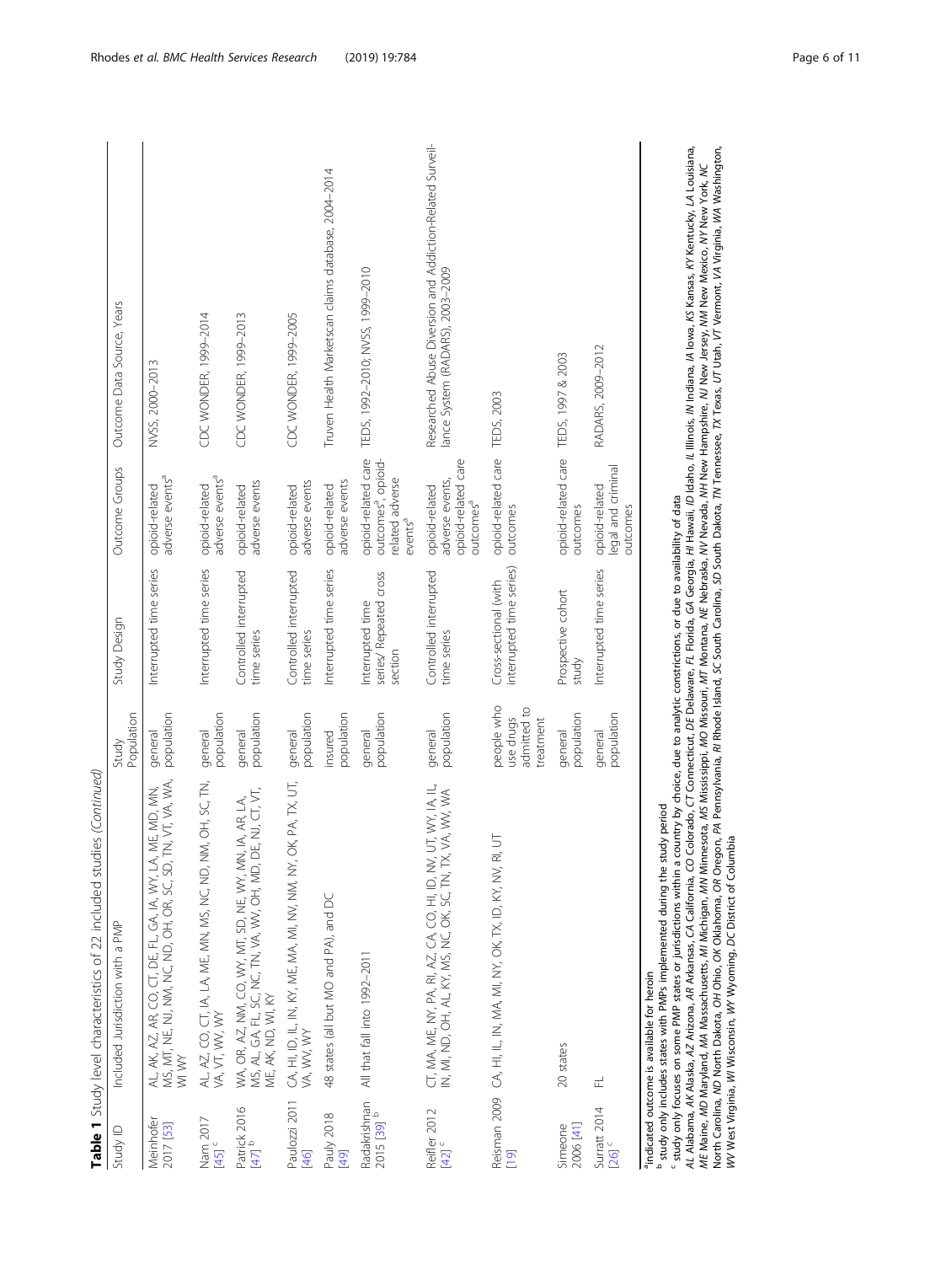time [\[45\]](#page-9-0). Delcher et al. performed a controlled interrupted time series analysis from 2003 to 2012 and observed a significant decline in oxycodone-caused overdoses in Florida post-PDMP implementation ( $p = 0.0079$ ), but not in nonoxycodone related overdoses [[50](#page-9-0)].

Two unique studies examined the association between non-fatal overdose and PDMPs [\[48,](#page-9-0) [49\]](#page-9-0). A study examining cohorts of Medicare beneficiaries for each year from 2006 to 2012 in 45 states found no association between PDMP status and the proportion of insurance beneficiaries experiencing non-fatal prescription opioid overdoses in adjusted models [[48\]](#page-9-0). The second study was an interrupted time series of 49 state PDMPs from 2004 to 2014 and found that at baseline (2004), prescription opioid poisoning rates were higher in PDMP states than non PDMP states; however, the rate of prescription opioid poisonings over time decreased more quickly in PDMP states than in non PDMP states ( $\beta$  = -0.005, 95%) CI [− 0.008- -0.003]) [\[49\]](#page-9-0). Similarly, a separate study reported on intentional opioid poisonings for five drugs combined (fentanyl, hydromorphone, methadone, morphine, and oxycodone) and observed that, while rates were higher in PDMP states at baseline, rates reduced at a greater rate per quarter for PDMP states compared to non-PDMP states [[42](#page-9-0)]. See Additional file [2](#page-8-0): Table S3 for individual study details.

#### Opioid-related legal and criminal outcomes

Two unique studies reported on three types of opioidrelated criminal outcomes: crime rates, identification of potential dealers, and opioid diversion [[26,](#page-9-0) [55](#page-10-0)]. Employing standardized, adjusted difference in difference models, no association was found between PDMP status and opioid-related crime rates or the identification of potential opioid dealers [[55](#page-10-0)]. As for diversion, an interrupted time series study from 2009 to 2012 found significant reductions in rates of diversion of oxycodone, methadone, and morphine in over time in Florida post-PDMP implementation [\[26\]](#page-9-0). Finally, no significant trends were identified for other measured drugs in this study (fentanyl, hydrocodone, hydromorphone, buprenorphine, and tramadol). See Additional file [2](#page-8-0): Table S4 for individual study details.

## Risk of Bias assessment

A detailed description of risk of bias assessment across the six QUIPs domains by study and overall can be found in Table [2.](#page-7-0) Overall, study quality was good; a low risk of bias rating was given for 81.8% of studies on study participation, 100.0% on study attrition, 45.5% on PDMP measurement, 54.5% on outcome measurement, 68.3% on study confounding, and 81.8% statistical analysis and reporting. Nine of the included studies were not published in peer-

#### **Discussion**

undergone a rigorous peer review.

In this systematic review we sought to identify associations between PDMP status and opioid-related consequences and harms. Twenty-two publications from 12 unique data sets were analysed. Overall, we did not find evidence to indicate that PDMPs were effective in reducing several types of population-level consequences and harms including illicit opioid use, opioid dependence, ED visits, or inpatient discharges. There were, however, very few studies that measured each of these outcomes.

In individual studies, rates of fatal and non-fatal overdoses were higher at baseline in PDMP states, but reductions were observed after PDMP implementation; however, the relationship overall was less clear. Conflicting evidence was found for the association between treatment admissions and PDMP status, with some studies indicating an increase in admissions, and others finding a decrease. An increase in treatment admissions is not necessarily a poor outcome and could be indicative of more people seeking treatment (rather than more people using opioids) due to intervention from PDMP findings, or other arms of opioid related intervention strategies.

While there were no observed effects for the association of PDMPs with harms and consequences related to opioids, PDMPs, if properly operationalized, can be an important piece of a broader opioid strategy. They may work in tandem with other arms of an opioid strategy, rather than functioning as standalone programs. Many studies did not control for the presence and timing of other interventions in their statistical models, which may have masked estimation of the true effect of PDMPs on opioid-related harms. Equally important, in order for PDMPs to function optimally, healthcare providers must use the data whenever they are prescribing an opioid [[56\]](#page-10-0). A recent evidence synthesis by our team found that only 57% of healthcare providers had ever used PDMP data to inform their prescribing decisions (using data from 26 studies), and fewer than 1 in 5 used a PDMP with each prescription. Interventions aimed at increasing PDMP utilization among healthcare providers would impact opioid-related harms and outcomes over time. None of the included studies considered PDMP utilization by healthcare providers when estimating the effect of PDMPs on outcomes.

While only two studies received a rating of high risk of bias on any domain, there were some areas of concern including study confounding, PDMP implementation, and outcome measurement. A study was rated high risk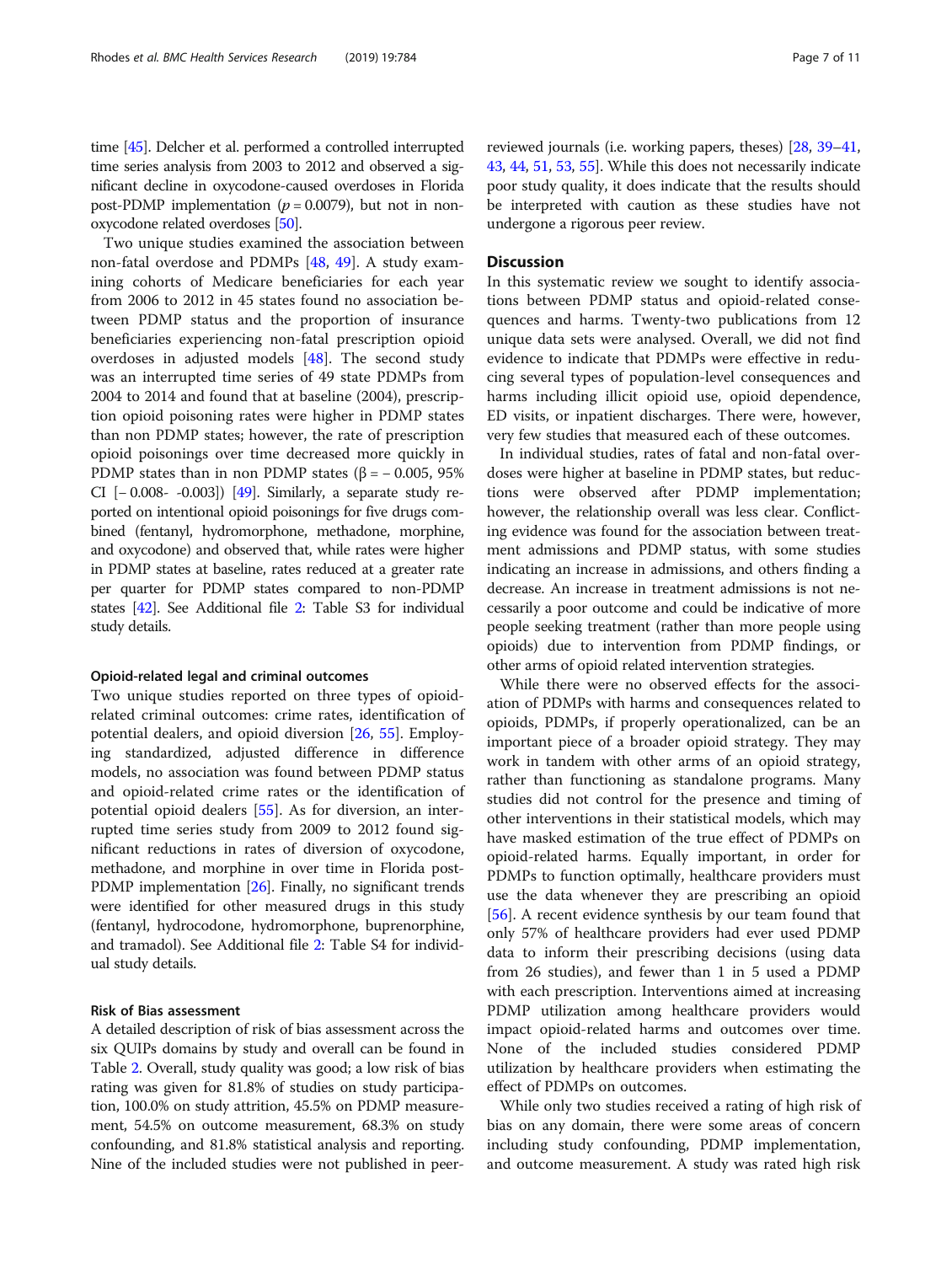<span id="page-7-0"></span>Table 2 Detailed risk of bias and quality assessment using the QUIPs tool

| Study                  | Study<br>participation | Study<br>attrition | PMP<br>measurement | Outcome<br>measurement | Study<br>confounding | Statistical analysis and<br>reporting |
|------------------------|------------------------|--------------------|--------------------|------------------------|----------------------|---------------------------------------|
| Ali 2017 [24]          | moderate               | low                | moderate           | moderate               | low                  | low                                   |
| Birk 2017 [43]         | low                    | low                | moderate           | low                    | low                  | low                                   |
| Branham 2018 [27]      | moderate               | low                | moderate           | low                    | low                  | low                                   |
| Dave 2017 [44]         | low                    | low                | moderate           | moderate               | low                  | low                                   |
| Delcher 2015 [50]      | low                    | low                | low                | low                    | low                  | moderate                              |
| Kim 2013 [51]          | low                    | low                | moderate           | moderate               | low                  | low                                   |
| Kinsell 2015 [40]      | low                    | low                | low                | low                    | low                  | moderate                              |
| Li 2014 [52]           | low                    | low                | low                | low                    | low                  | low                                   |
| Maughan 2015 [25]      | low                    | low                | low                | low                    | low                  | low                                   |
| Mallatt 2017 [55]      | low                    | low                | low                | low                    | low                  | low                                   |
| McLaughlin 2016 [28]   | moderate               | low                | moderate           | moderate               | low                  | low                                   |
| Meara 2016 [48]        | low                    | low                | moderate           | moderate               | low                  | low                                   |
| Meinhofer 2017 [ 53]   | moderate               | low                | low                | low                    | high                 | low                                   |
| Nam 2017 [45]          | low                    | low                | moderate           | moderate               | low                  | low                                   |
| Patrick 2016 [ 47]     | low                    | low                | moderate           | moderate               | moderate             | low                                   |
| Paulozzi 2011 [46]     | low                    | low                | moderate           | moderate               | moderate             | low                                   |
| Pauly 2018 [49]        | low                    | low                | low                | low                    | low                  | low                                   |
| Radakrishnan 2015 [39] | low                    | low                | moderate           | moderate               | low                  | low                                   |
| Reifler 2012 [42]      | low                    | low                | low                | low                    | moderate             | low                                   |
| Reisman 2009 [19]      | low                    | low                | low                | low                    | moderate             | moderate                              |
| Simeone 2006 [ 41]     | low                    | low                | moderate           | moderate               | high                 | high                                  |
| Surratt 2014 [ 26]     | low                    | low                | low                | low                    | moderate             | low                                   |
| Overall % low          | 81.8%                  | 100.0%             | 45.5%              | 54.5%                  | 68.2%                | 81.8%                                 |
| Overall % moderate     | 18.2%                  | 0.0%               | 54.5%              | 45.5%                  | 22.7%                | 13.6%                                 |
| Overall % high         | 0.0%                   | 0.0%               | 0.0%               | 0.0%                   | 9.1%                 | 4.6%                                  |

of bias on the study confounding domain if there was no evidence of accounting for important confounders (including demographic trends, other opioid-related interventions in the jurisdiction, time trends, and features of PDMPs) in the study design or statistical models. Concerns with bias on PDMP/outcome measurement mainly stemmed from the timing of measurement. Measuring exposure or outcome only on an annual basis raised concerns about potential misclassification of PDMP status for outcomes during that year (i.e. a prescription could have been dispensed before a PDMP was implemented, but still marked as occurring during a year where the state had a PDMP). Studies that accounted for PDMP status more frequently (i.e. monthly or quarterly) raised less concerns about misclassification. As the body of evidence evolves, a systematic review should be performed focusing on features of PDMPs, such as mandatory use, and potential relationships with opioidrelated harms and consequences. More primary studies are required for certain outcomes of interest, including hospital visits, crime and illicit opioid use.

The last year of data covered by the studies captured in this review was 2014. We need more recent and robust data as the opioid crisis has drastically evolved since then, with more recent focus on the very potent fentanyl. Finally, all studies included in this review were conducted in the United States. Future research should seek to determine the impact of PDMPs on opioidrelated consequences and harms in other countries.

#### Limitations and strengths of the study

This was a rigorously conducted systematic review that synthesized all studies related to the effectiveness of PDMP status in reducing opioid-related harms and consequences. A thorough evaluation of the literature was executed, and the quality of each included study was reviewed to identify any potential biases. We also considered a broad range of patient safety outcomes such as overdose and hospital admissions.

In terms of limitations, we were unable to perform meta-analyses due to heterogeneity across studies and outcomes. Included studies varied in how they measured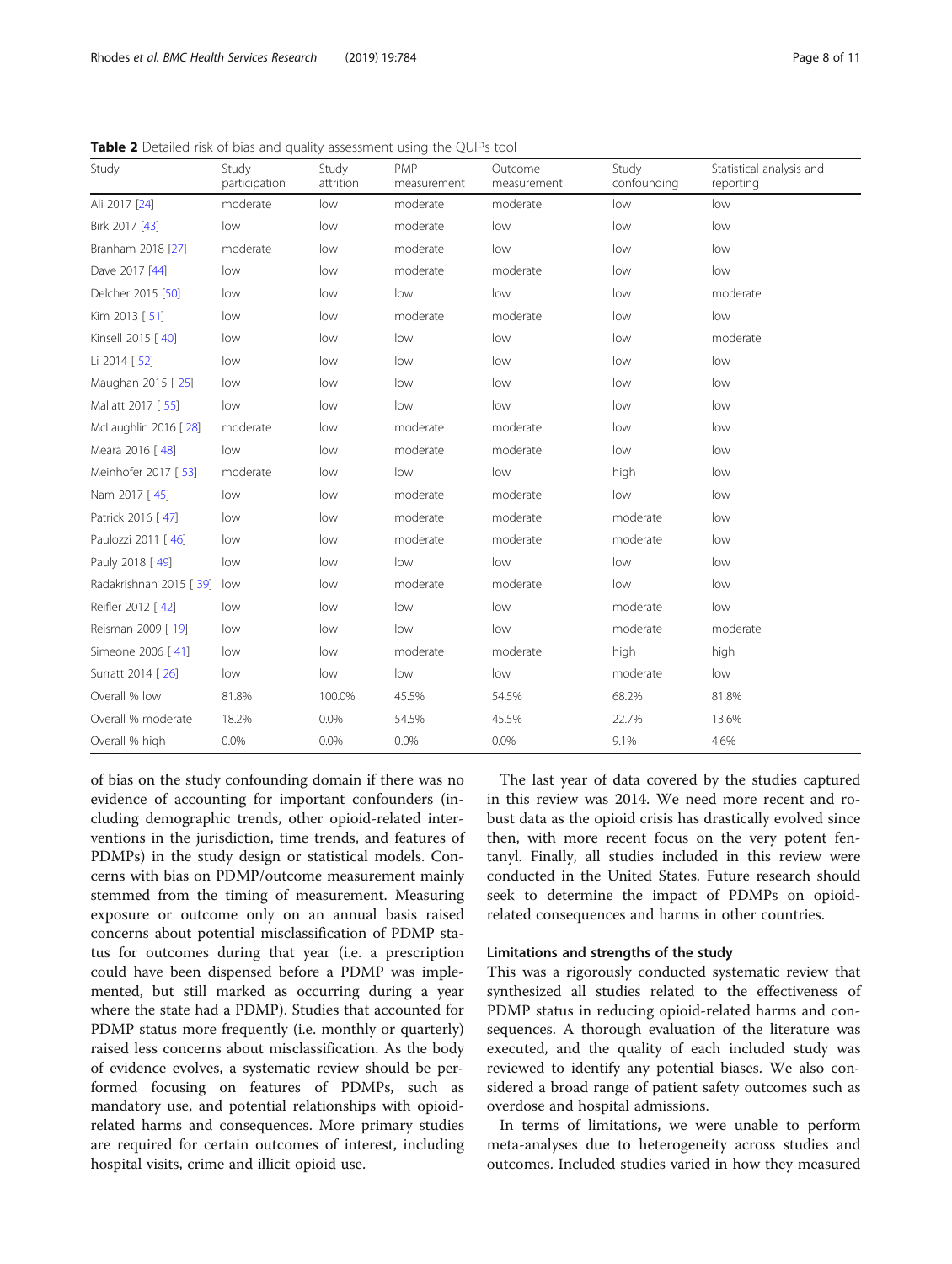<span id="page-8-0"></span>associations and employed different units of analysis (i.e. person years, state years, states, etc.), populations (i.e. general, insured, treatment, etc.), covariate adjustments, and most importantly, analytic approach. Many studies included in this review used data from TEDS. States contributing data to TEDS can collect either publicallyor privately-funded admissions [[57](#page-10-0)]. This variability limits TEDS in its ability to assess admissions outcomes. Additionally, our search was completed in early 2018 and new studies may have been completed. To address this, a single database scan (Ovid MEDLINE) of the literature for 2018 and 2019 was completed by two reviewers (MW and MA) and identified only one potentially relevant study [[58](#page-10-0)]. This well-designed study provides support for the effectiveness of PDMPs, finding that jurisdictions with online PDMPs observed significant reductions in rates of opioid-related hospitalizations.

The objective of this systematic review was to examine the effect of PDMP implementation (initial and over time) on opioid-related harms and consequences. As such, we did not explore outcomes related to other monitored drugs such as benzodiazepines, which may also be affected by PDMP implementation. Furthermore, although some studies accounted for PDMP features, this review did not focus on differences across types of PDMPs or on the effect of legislative changes to PDMP characteristics in regions with pre-existing PDMPs (e.g. mandatory utilization) given the small number of studies for most outcomes of interest.

## Conclusions

Although we did not find evidence to strongly support the overall effectiveness of PDMPs in reducing opioid-related consequences and harms, if operationalized appropriately, they remain a valuable piece of a broader strategy to combat the opioid crisis. The mere presence of PDMPs is a reminder to physicians that they need to be careful when prescribing opioids. PDMPs may not necessarily address the root causes of addiction or guide patients directly to treatment options; however, they can be an important tool for minimizing potential harm and should work in tandem with other opioid preventation programs.

## Additional files

Additional file 1. Search Strategy

Additional file 2: Table S1. Illicit and problematic opioid use. Table S2. Opioid-related care outcomes. Table S3. Opioid-related adverse events. Table S4. Opioid-related legal and crime outcomes.

#### Abbreviations

CADTH: Canadian Agency for Drugs and Technologies in Health; CDC WONDER: Centers for Disease Control and prevention Wide-ranging ONline Data for Epidemiologic Research; CIHI: Canadian Institute for Health Information; CINAHL: Cumulative Index to Nursing & Allied Health Literature; CMA: Canadian Medical Association; ED: Emergency Department; MeSH: Medical Subject Headings; NVSS: National Vital Statistics System; OUD: Opioid Use Disorder; PDMP: Prescription Drug Monitoring Program; PRISMA: Preferred Reporting Items for Systematic reviews and Meta-Analyses; QUIPS: QUality In Prognosis Studies; RADARS: Researched Abuse Diversion and Addiction-Related Surveillance system; RCT: Randomized Controlled Trial; SEDD: State Emergency Department Databases; SID: State Inpatient Databases; TEDS: Treatment Episode Data Set

#### Acknowledgements

We would like to acknowledge Leah Boulos for her work in developing the search strategy, and guidance in systematic review methods.

#### Authors' contributions

MA, JH, and MW designed the study. ER and MW conducted the systematic review and analysed the data with help from AR and MA. ER wrote the manuscript, and then MA, JH, and MW critically revised it before all authors read and approved the final version. All authors have read and approved the manuscript.

#### Funding

This research was funded by the Canadian Institutes of Health Research Operating Grant: Opioid Crisis Knowledge Synthesis/Subvention (#397982). The funder had no role in the design of the study, data collection, data analysis, data interpretation, nor in the writing of the manuscript.

#### Availability of data and materials

Not applicable.

Ethics approval and consent to participate Not applicable.

#### Consent for publication

Not applicable.

#### Competing interests

The authors declare that they have no competing interests.

Received: 9 April 2019 Accepted: 15 October 2019 Published online: 01 November 2019

#### References

- 1. Jones CM, Campopiano M, Baldwin G, Mccance-Katz E. National and state treatment need and capacity for opioid agonist medication-assisted treatment. Am J Public Health. 2015;105(8):e55–64 Available from: [https://](https://ajph.aphapublications.org/doi/10.2105/AJPH.2015.302664) [ajph.aphapublications.org/doi/10.2105/AJPH.2015.302664.](https://ajph.aphapublications.org/doi/10.2105/AJPH.2015.302664)
- 2. Dhalla IA, Persaud N, Juurlink DN. Facing up to the prescription opioid crisis. BMJ. 2011;343:1–5 Available from: [https://doi.org/10.1136/bmj.d5142.](https://doi.org/10.1136/bmj.d5142)
- 3. Rummans TA, Burton MC, Dawson NL. How good intentions contributed to bad. Mayo Clin Proc. 2018;93(3):344–50 Available from: [https://doi.org/10.](https://doi.org/10.1016/j.mayocp.2017.12.020) [1016/j.mayocp.2017.12.020,](https://doi.org/10.1016/j.mayocp.2017.12.020) Mayo Foundation for Medical Education and Research.
- 4. National Drugs Technical Report: Estimated world requirements for 2013: statistics for 2011 [internet]. 2012. Available from: [https://www.incb.org/](https://www.incb.org/incb/en/narcotic-drugs/Technical_Reports/2012/narcotic-drugs-technical-report_2012.html) [incb/en/narcotic-drugs/Technical\\_Reports/2012/narcotic-drugs-technical](https://www.incb.org/incb/en/narcotic-drugs/Technical_Reports/2012/narcotic-drugs-technical-report_2012.html)[report\\_2012.html](https://www.incb.org/incb/en/narcotic-drugs/Technical_Reports/2012/narcotic-drugs-technical-report_2012.html)
- 5. Brat GA, Agniel D, Beam A, Yorkgitis B, Bicket M, Homer M, et al. Postsurgical prescriptions for opioid naive patients and a ssociation with overdose and misuse : retrospective cohort study. BMJ. 2018;360:1–9 Available from: [https://doi.org/10.1136.bmj.j5790.](https://doi.org/10.1136.bmj.j5790)
- 6. Imtiaz S, Shield KD, Fischer B, Rehm J. Harms of prescription opioid use in the United States. Subst Abuse Treat Prev Policy. 2014;9(43):1–5 Available from: [https://doi.org/10.1186/1747-597X-9-43.](https://doi.org/10.1186/1747-597X-9-43)
- 7. Bohnert A, Valenstein M, Bair MJ, Ganoczy D, Mccarthy JF, Ilgen MA, et al. Association between opioid prescribing patterns and opioid overdoserelated deaths. JAMA. 2011;305(13):1315–21 Available from: [https://doi.org/](https://doi.org/10.1001/jama.2011.370) [10.1001/jama.2011.370.](https://doi.org/10.1001/jama.2011.370)
- 8. Dunn K, Saunders K, Rutter C, Al E. Overdose and prescribed opioids: associations among chronic non-cancer pain patients, Ann Intern Med. 2010;152(2):85–92 Available from: [https://doi.org/10.1059/0003-4819-152-2-](https://doi.org/10.1059/0003-4819-152-2-201001190-00006) [201001190-00006.](https://doi.org/10.1059/0003-4819-152-2-201001190-00006)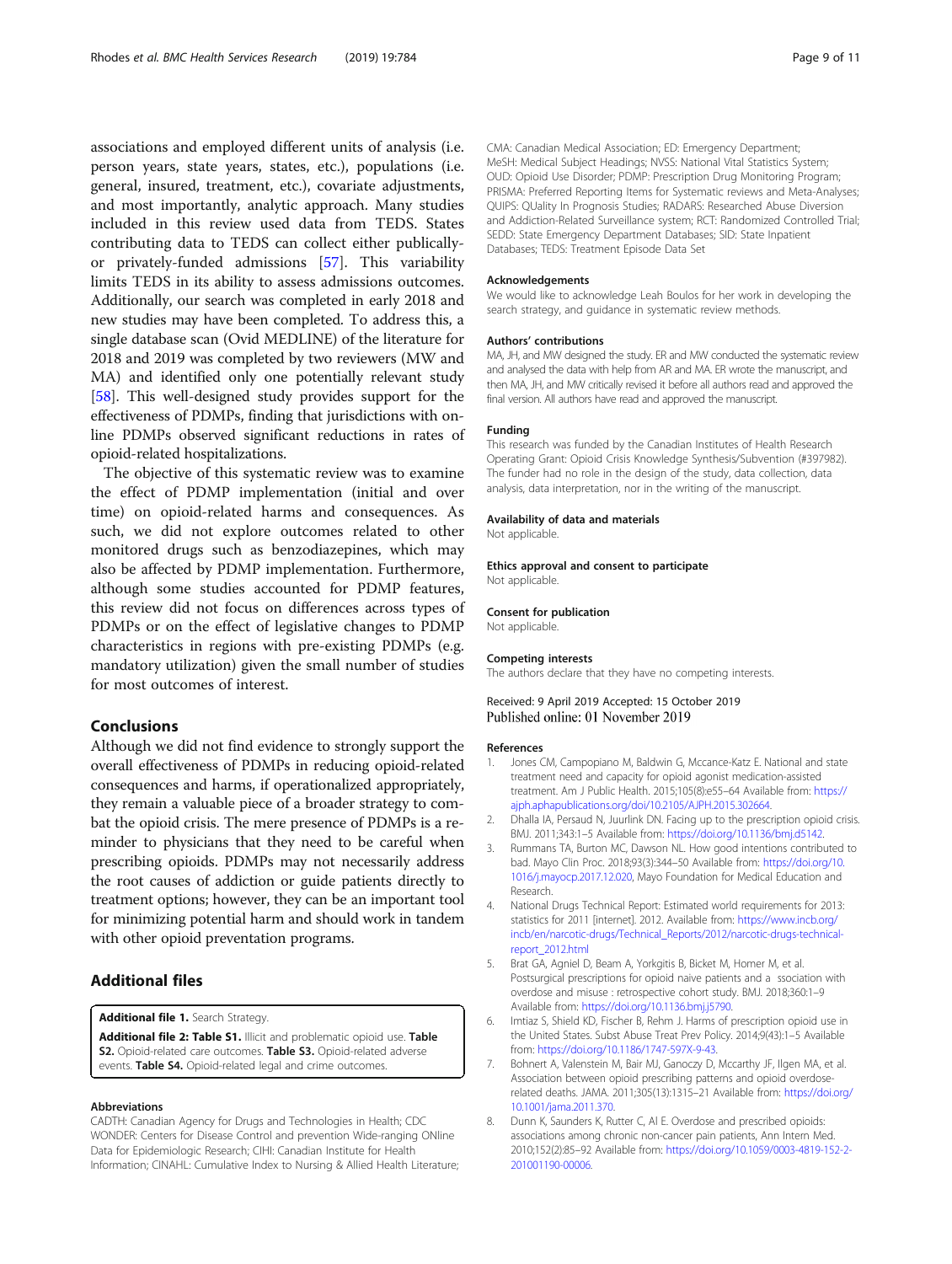- <span id="page-9-0"></span>9. Borwein A, Kephart G, Whelan E, Asbridge M. Prescribing Practices Amid the OxyContin Crisis: Examining the Effect of Print Media Coverage on Opioid Prescribing Among Physicians. J Pain. 2013;14(12):1686–93.e1 Available from: [https://doi.org/10.1016/j.jpain.2013.08.012,](https://doi.org/10.1016/j.jpain.2013.08.012) Elsevier Ltd.
- 10. Fischer B, Rehm J. Deaths related to the use of prescription opioids. CMAJ. 2009;181(12):881–2 Available from: [https://doi.org/10.1503/cmaj.091791.](https://doi.org/10.1503/cmaj.091791)
- 11. Hansen RN, Oster G, Edelsberg J, Woody GE, Sullivan SD. Economic costs of nonmedical use of Prescription opioids. Clin J Pain. 2011;27(3):194–202 Available from: <https://doi.org/10.1097/AJP.0b013e3181ff04ca>.
- 12. Prescription SB. Monitoring Programs in Canada: Best Practice and Program [Internet]. In: Canadian Centre on Substance Abuse; 2015. p. 209–10. Available from: [https://doi.org/10.1016/j.drugalcdep.2015.07.565.](https://doi.org/10.1016/j.drugalcdep.2015.07.565)
- 13. Furlan AD, Frcpc PM, Pellerin D, Shaw K, Bsp DS, Wilson G, et al. Overview of four prescription monitoring / review programs in Canada. Pain Res Manag. 2014;19(2):102–6 Available from: [https://doi.org/1918-1523.](https://doi.org/1918-1523)
- 14. Brandeis University. Technical assistance guide: history of Prescription drug monitoring programs [internet]. 2018. Available from: [https://www.](https://www.pdmpassist.org/pdf/PDMP_admin/TAG_History_PDMPs_final_20180314.pdf) [pdmpassist.org/pdf/PDMP\\_admin/TAG\\_History\\_PDMPs\\_final\\_20180314.pdf](https://www.pdmpassist.org/pdf/PDMP_admin/TAG_History_PDMPs_final_20180314.pdf)
- 15. Egan JE, Casadonte P, Gartenmann T, Martin J, Mccance-katz EF, Netherland J, et al. The physician clinical support system-buprenorphine ( PCSS-B ): a novel project to expand / improve buprenorphine treatment. J Gen Intern Med. 2010;25(9):936–41 Available from: [https://doi.org/10.1007/s11606-010-1377-y.](https://doi.org/10.1007/s11606-010-1377-y)
- 16. Devonshire E, Nicholas MK. Continuing education in pain management : using a competency framework to guide professional development. Pain reports. 2018;3(5):1–7 Available from: [https://doi.org/10.1097/PR9.](https://doi.org/10.1097/PR9.0000000000000688) [0000000000000688](https://doi.org/10.1097/PR9.0000000000000688).
- 17. Eggertson L. Take-home naloxone kits preventing overdose deaths. CMAJ. 2014;186(1) Available from: <https://doi.org/10.1503/cmaj.109-4663>.
- 18. Ashburn MA. The evolution of prescription drug monitoring programs. Pharmacoepidemiol Drug Saf. 2016;25:852–853. Available from: [https://doi.](https://doi.org/10.1002/pds.4036) [org/10.1002/pds.4036](https://doi.org/10.1002/pds.4036).
- 19. Reisman RM, Shenoy PJ, Atherly AJ, Flowers CR. Prescription opioid usage and Abuse relationships : an evaluation of state Prescription drug monitoring program efficacy. Subst Abus Res Treat. 2009;3:41–51.
- 20. State Profiles [Internet]. 2018. Available from: [https://www.pdmpassist.org/](https://www.pdmpassist.org/content/state-profiles) [content/state-profiles](https://www.pdmpassist.org/content/state-profiles)
- 21. Maryland Department of Health. Maryland Advisory Council on Prescription Drug Monitoring Legislative Report. Baltimore, MD; 2009.
- 22. Finley EP, Garcia A, Rosen K, Mcgeary D, Pugh MJ, Potter JS. Evaluating the impact of prescription drug monitoring program implementation : a scoping review. BMC Health Serv Res. 2017;17(420):1–8 Available from: <https://doi.org/10.1186/s12913-017-2354-5>.
- 23. Fink DS, Schleimer JP, Sarvet A, Grover KK, Delcher C, Castillo-carniglia A, et al. Association between Prescription drug monitoring programs and nonfatal and fatal drug overdoses a systematic review. Ann Intern Med. 2018;168(11):783–90 Available from: [https://doi.org/10.7326/M17-3074.](https://doi.org/10.7326/M17-3074)
- 24. Ali MM, Dowd WN, Classen T, Mutter R, Novak SP. Addictive Behaviors Prescription drug monitoring programs , nonmedical use of prescription drugs , and heroin use : Evidence from the National Survey of Drug Use and Health. Addict Behav. Elsevier Ltd; 2017;69:65–77. Available from: <https://doi.org/10.1016/j.addbeh.2017.01.011>
- 25. Maughan BC, Bachhuber MA, Mitra N, Starrels JL. Prescription monitoring programs and emergency department visits involving opioids , 2004–2011. Drug Alcohol Depend, Available from: [https://doi.org/10.1016/j.drugalcdep.](https://doi.org/10.1016/j.drugalcdep.2015.09.024) [2015.09.024,](https://doi.org/10.1016/j.drugalcdep.2015.09.024) Elsevier Ireland Ltd. 2015;156(January):282–8.
- 26. Surratt HL, Grady CO, Kurtz SP, Stivers Y, Cicero TJ, Dart RC, et al. Reductions in prescription opioid diversion following recent legislative interventions in Florida. Pharmacoepidemiol Drug Saf. 2014;23:314–20 Available from: <https://doi.org/10.1002/pds.3553>.
- 27. Branham DK. Time-series analysis of the impact of Prescription drug monitoring programs on heroin treatment admissions time-series analysis of the impact of Prescription drug monitoring programs on heroin treatment admissions. Subst Use Misuse. 2018;53(4):694–701 Available from: <https://doi.org/10.1080/10826084.2017.1363232>, Taylor & Francis.
- 28. McLaughlin S Empirical Essays to inform marijuana legalization and Prescription opioid Abuse policy [internet]. 2016. Available from: [http://](http://search.proquest.com/docview/1923434357/) [search.proquest.com/docview/1923434357/](http://search.proquest.com/docview/1923434357/)
- 29. Veritas Health Innovation. Covidence Systematic Review Software. 2017.
- 30. PRISMA. PRISMA: Transparent Reporting of Systematic Reviews and Meta-Analyses [Internet]. 2015 [cited 2019 Jan 29]. Available from: [http://prisma](http://prisma-statement.org/prismastatement/Checklist.aspx)[statement.org/prismastatement/Checklist.aspx](http://prisma-statement.org/prismastatement/Checklist.aspx)
- 31. Higgins J, Green S. Cochrane handbook for systematic reviews for interventions. The Cochra. West Sussex, England: John Wiley & Sons Ltd.; 2008.
- 32. Fleming M, Barner J, Bamgbade. Mortality rate comparison between states with and without prescription drug monitoring programs and association federal costs [Abstract]. Value Health. 2010;13(3):A93.
- 33. Menchine M, Georgis M, Lam C, Seabury S. Do state prescription drug monitoring programs reduce opioid consumption? [abstract]. Ann Emerg Med. 2016;68(4):S79 Available from: [https://doi.org/10.1016/j.annemergmed.](https://doi.org/10.1016/j.annemergmed.2016.08.216) [2016.08.216.](https://doi.org/10.1016/j.annemergmed.2016.08.216)
- 34. Miller D, Miller L, Franger S. Reduction of opioid and illicit drug abuse after initiation of state electronic prescription monitoring program [abstract]. Pain Med. 2009;10(1):275–6.
- 35. Painter J. Effect of prescription monitoring programs (PMP's) on opioid overdose admission [abstract]. Value Health. 2011;14(3):A197–8 Available from: <https://doi.org/10.1016/j.jval.2011.02.1089>.
- 36. Hayden JA, Van Der Windt DA, Cartwright JL, Co P. Research and reporting methods annals of internal medicine Assessing Bias in studies of prognostic factors. Ann Intern Med. 2013;158:280–6.
- 37. Microsoft. Excel. 2016.
- 38. StataCorp. Stata 15. 2017.
- 39. Radakrishnan S, ESSAYS IN. THE ECONOMICS OF RISKY HEALTH BEHAVIORS [Internet]: Cornell University; 2015. Available from: [http://search.proquest.](http://search.proquest.com/docview/1661461833/) [com/docview/1661461833/](http://search.proquest.com/docview/1661461833/)
- 40. Kinsell H, ASSESSING THE, EFFECTS OF. FLORIDA ' S ANTI -PILL MILL LAW ON PRESCRIPTION DRUG RELATED HEALTH OUTCOMES [Internet]: University of Florida; 2015. Available from: [http://search.proquest.com/docview/172](http://search.proquest.com/docview/1727613694/) [7613694/](http://search.proquest.com/docview/1727613694/)
- 41. Simeone R, Holland L. An Evaluation of Prescription Drug Monitoring Programs. 2006;12210(2005).
- 42. Reifler LM, Droz D, Bailey JE, Schnoll SH, Fant R, Dart RC, et al. State trends in opioid Abuse / misuse ? Pain Med. 2012;13:434–42 Available from: <https://doi.org/10.1111/j.1526-4637.2012.01327.x>.
- 43. Birk E, Waddell G. The mitigating role of Prescription drug monitoring programs in the Abuse of Prescription drugs. IZA Inst Labor Econ. 2017;10990:1–42.
- 44. Dave DM, Grecu AM, Saffer H. MANDATORY ACCESS PRESCRIPTION DRUG MONITORING PROGRAMS AND PRESCRIPTION DRUG ABUSE [Internet]. Cambridge: MA; 2017. Available from: <http://www.nber.org/papers/w23537>
- 45. Nam YH, Shea DG, Shi Y, Moran JR. State Prescription drug monitoring programs and fatal drug overdoses. Am J Manag Care. 2017;23(5):297–303.
- 46. Paulozzi LJ, Kilbourne EM, Desai HA, Sci MM, Church F, Hamilton BA. Prescription drug monitoring programs and death rates from drug overdose. Pain. 2011;12:747–54 Available from: [https://doi.org/10.1111/j.](https://doi.org/10.1111/j.1526-4637.2011.01062.x) [1526-4637.2011.01062.x](https://doi.org/10.1111/j.1526-4637.2011.01062.x).
- 47. Patrick SW, Fry CE, JT F, Buntin MB. Implementation of Prescription drug monitoring programs associated with reductions in opioid- related death rates. Health Aff. 2016;35(7):1324–32 Available from: [https://doi.org/10.1377/](https://doi.org/10.1377/hlthaff.2015.1496) [hlthaff.2015.1496](https://doi.org/10.1377/hlthaff.2015.1496).
- 48. Meara E, Horwitz JR, Powell W, McClelland L, Zhou W, O'Malley AJ, et al. State legal restrictions and Prescription- opioid use among disabled adults. N Engl J Med. 2016;375:44–53 Available from: [https://doi.org/10.1056/](https://doi.org/10.1056/NEJMsa1514387) [NEJMsa1514387](https://doi.org/10.1056/NEJMsa1514387).
- 49. Pauly NJ, Slavova S, Delcher C, Freeman PR, Talbert J. Features of prescription drug monitoring programs associated with reduced rates of prescription opioid-related poisonings. Drug Alcohol Depend. 2018;184:26– 32. Available from: [https://doi.org/10.1016/j.drugalcdep.2017.12.002.](https://doi.org/10.1016/j.drugalcdep.2017.12.002) Elsevier
- 50. Delcher C, Wagenaar AC, Goldberger BA, Cook RL, Maldonado-molina MM. Abrupt decline in oxycodone-caused mortality after implementation of Florida's Prescription drug monitoring program. Drug Alcohol Depend. 2015;150:63–8 Available from: [https://doi.org/10.1016/j.drugalcdep.2015.02.](https://doi.org/10.1016/j.drugalcdep.2015.02.010) [010,](https://doi.org/10.1016/j.drugalcdep.2015.02.010) Elsevier Ireland Ltd.
- 51. Kim M. THE IMPACT OF PRESCRIPTION DRUG MONITORING PROGRAMS ON OPIOID-RELATED POISONING DEATHS [Internet]: Johns Hopkins University; 2013. Available from: <http://search.proquest.com/docview/1432503368/>
- 52. Li G, Brady JE, Lang BH, Giglio J, Wunsch H, Dimaggio C. Prescription drug monitoring and drug overdose mortality. Inj Epidemiol. 2014;1:1–8 Available from: <https://doi.org/10.1186/2197-1714-1-9>.
- 53. Meinhofer A. Prescription drug monitoring programs : the role of asymmetric information on drug availability and Abuse; 2017. p. 1–48. Available from: [https://doi.org/10.1162/ajhe\\_a\\_00101](https://doi.org/10.1162/ajhe_a_00101)
- 54. Lin DH, Lucas E, Murimi IB, Jackson K, Baier M, Frattaroli S, et al. Physician attitudes and experiences with Maryland ' s prescription drug monitoring